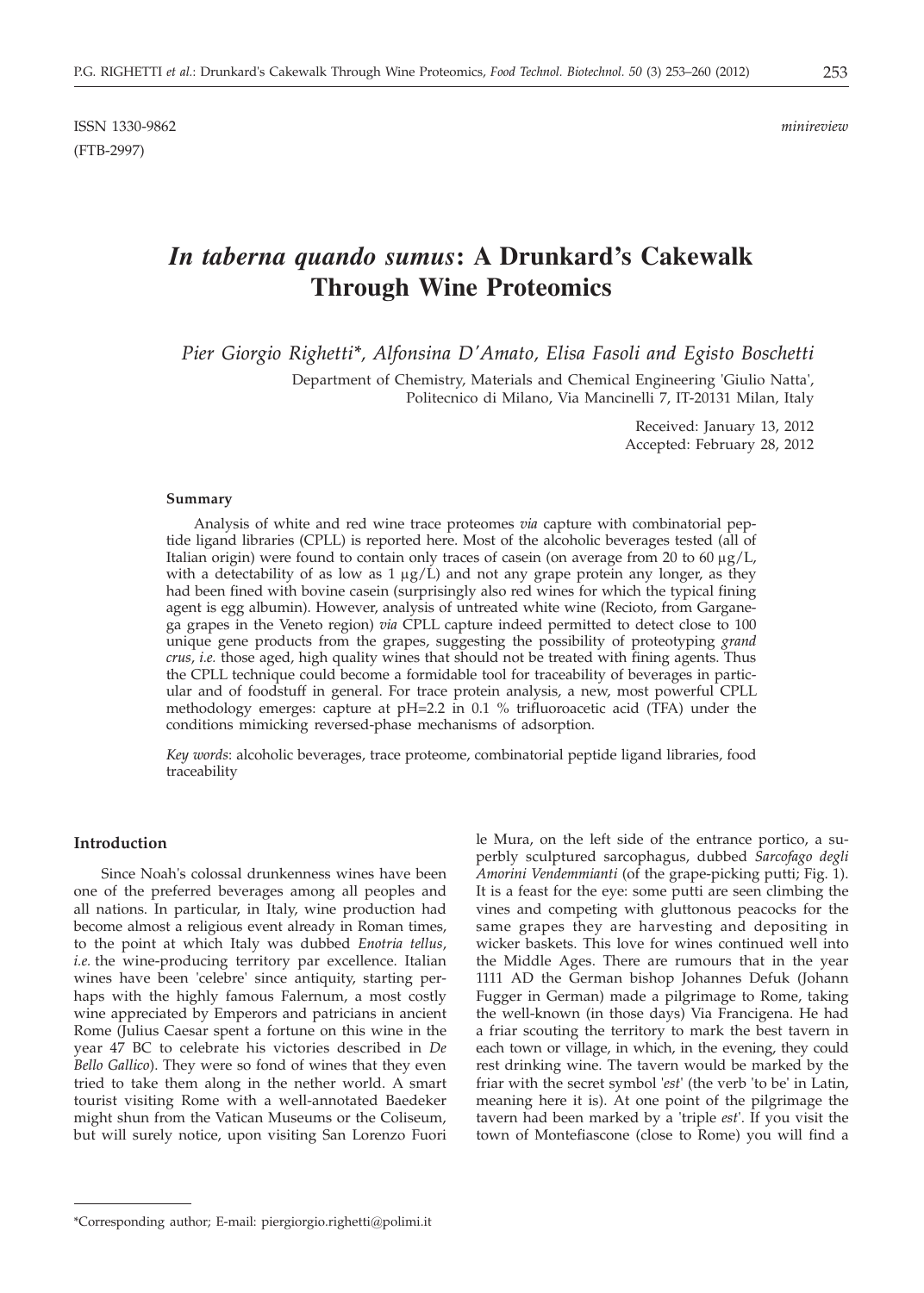

**Fig. 1.** *Sarcophago degli Amorini Vendemmianti* (of the grape-picking putti) in the portico of San Lorenzo Fuori le Mura in Rome (photo courtesy by P.G. Righetti, personal collection)

white wine with the label *Est!, Est!!, Est!!!*, in memory of this event. Even throughout the Renaissance Popes and Cardinals appreciated a lot these wines, as nicely told in the detective and gastronomic novels by Barrière (*1*).

In present times, the commerce of alcoholic beverages represents a very large proportion of the global food market and it is in continuous expansion. Just as an example, Table 1 gives a 2009 survey of the global world-wide wine production. It can be appreciated that Italy has taken the lead over France, with 50 million hectolitres produced. Moreover, the first three countries (Italy, France and Spain) produce just about 50 % of the world global and 80 % of the total European productions. Additionally, Table 2 gives a survey (from 2003 to 2007) of the wine consumption (litres per head per annum) in several countries. Here too it is seen that France and Italy have an equal share of approx. 50 L *per capita*, closely followed by Portugal with approx. 45 L (although not reported in this table, it is almost embarrassing to us to note that the Vatican City State in 2009 was a leader with 70 L *per capita*). The most curious data are those of

Table 1. Wine statistics 2009

| Country        | Millions of hectolitres |  |  |  |
|----------------|-------------------------|--|--|--|
| Italy          | 50                      |  |  |  |
| France         | 46                      |  |  |  |
| Spain          | 35                      |  |  |  |
| <b>USA</b>     | 22                      |  |  |  |
| Australia      | 12                      |  |  |  |
| Argentina      | 12                      |  |  |  |
| Chile          | 10                      |  |  |  |
| Germany        | 9                       |  |  |  |
| all Europe     | 163                     |  |  |  |
| world globally | 270                     |  |  |  |

China: in 2005 the average wine intake for Chinese people at large was barely 0.7 L per year. It would be highly desirable, for producers and customers alike, to have an easy method for controlling the origin of these wines and to assess whether, in case of *grand crus* (*e.g*. Brunello di Montalcino, one of the wines that suffers from a great deal of counterfeited products released onto the market), they are truly from the origin stated on the label or have been counterfeited and are thus a fraud. The loss for both the producers and customers could be huge in the absence of proper controls. This problem is acutely felt, as recently addressed by Hamburg in an editorial in *Science* (*2*): 'Ensuring the safety and quality of food products has never been more complicated. Societies around the world face increasingly complex challenges that re-

Table 2. Wine consumption (litres *per capita per annum*) from 2003 to 2007

| Country   | 2003 | 2004 | 2005 | 2006 | 2007 | Variation<br>from<br>$2003/\%$ |
|-----------|------|------|------|------|------|--------------------------------|
| France    | 56.6 | 54.8 | 55.0 | 53.8 | 52.1 | $-8.0$                         |
| Italy     | 50.4 | 49.4 | 48.1 | 48.1 | 48.0 | $-4.1$                         |
| Portugal  | 51.1 | 46.9 | 46.5 | 45.3 | 42.5 | $-16.8$                        |
| Greece    | 27.8 | 29.8 | 32.3 | 28.8 | 29.7 | $+6.8$                         |
| Spain     | 32.8 | 32.5 | 31.5 | 30.8 | 29.7 | $-9.5$                         |
| Argentina | 32.5 | 29.0 | 28.3 | 28.4 | 28.3 | $-12.9$                        |
| Germany   | 25.2 | 26.4 | 26.8 | 27.7 | 27.5 | $+9.1$                         |
| Uruguay   | 22.7 | 25.5 | 26.1 | 25.9 | 25.9 | $+14.1$                        |
| Australia | 21.1 | 21.7 | 22.3 | 22.3 | 22.9 | $+8.5$                         |
| USA       | 7.3  | 7.5  | 7.7  | 7.8  | 8.0  | $+10.0$                        |
| Japan     | 1.8  | 1.8  | 1.9  | 2.0  | 2.2  | $+18.0$                        |
| Brazil    | 1.5  | 1.6  | 1.6  | 1.7  | 1.8  | $+15.0$                        |
| China     | 0.6  | 0.6  | 0.7  | 0.8  | 0.9  | $+30.0$                        |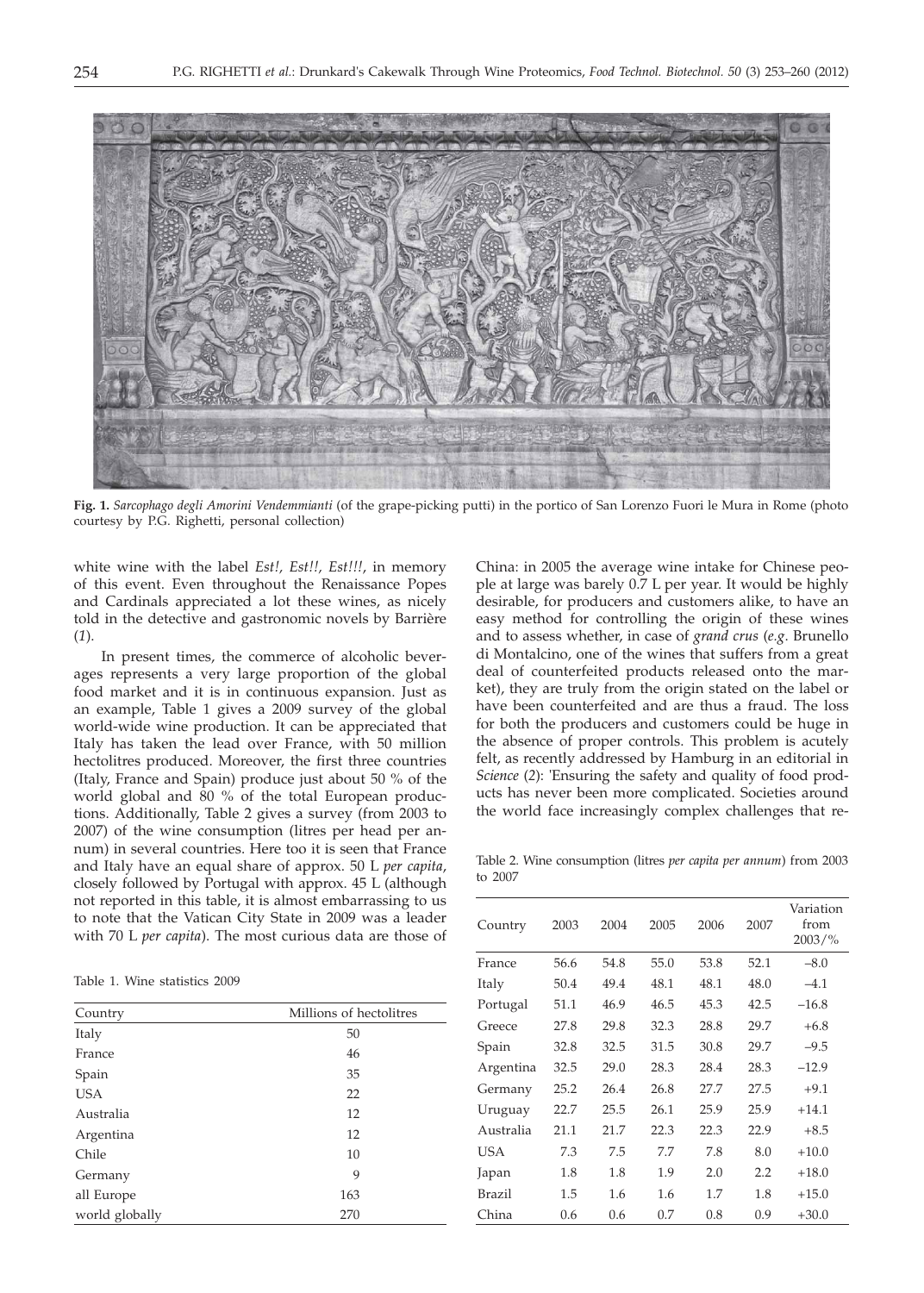quire harnessing the best available science and technology on behalf of consumers... We must also develop new science to protect the safety of our food supply'. And the problem of food traceability (and of certifying its genuineness) is becoming more and more a serious challenge.

To complicate the matters further, modern wines might be quite different from those drunk by our ancestors. One of the main reasons is that the residual grape proteins, which survived the fermentation process, slowly aggregate leading to amorphous sediments or flocculates, causing turbidity. A haze or deposit in bottled wine indicates that the product is unstable, has a low commercial value and is therefore unacceptable for sale. For these reasons, it has become customary, especially in white wine production, to remove the residual proteins remaining in the finished product, so as to prevent haze formation and sediment in the bottled wines available for sales. Among the fining agents, one of the most popular is casein derived from bovine milk. However, caseins are also known as major food allergens and therefore, according to the Directive 2007/68/EC of the European Community (EC), 'any substance used in production of a foodstuff and still present in the finished product' must be declared on the label, especially if it originates from allergenic material. Due to the fact that caseins are nearly insoluble at the pH of white wines and that they form insoluble complexes with phenolic compounds, they are considered to be almost completely coagulated and thus eliminated by precipitation after treatment, so no wine maker has reported the presence of caseins in their fined product (although this mandatory labelling has first been postponed to the end of December 2010 and then extended until the end of June 2012, likely due to protest from wine producers). Yet, classical chemistry laws suggest that traces of caseins should remain even after their massive co-precipitation with residual grape proteins. Unfortunately, the official ELISA test of the EC has a sensitivity limit of 200 mg of casein per litre (*3*), in other words not enough to detect traces of it.

A technique that might help out of this impasse is the combinatorial peptide ligand library (CPLL) that, *via* its unique performance in enhancing and thus detecting the low-abundance proteome, might enable harvesting sufficient amounts of either trace additives or original grape proteins (for untreated wines) (for recent reviews see *4–9*). Its methodological aspects have also been described *in extenso* (*10*). We have in fact applied CPLLs to the analysis of white (*11*) and red (*12*) wines, as well as beers (*13*), in a number of articles that might go down to history as 'the drunkard's trilogy', second perhaps only to the famous Dante's trilogy. The present review will critically summarize these data (but not the ones of beer, this would be anathema in *Enotria tellus*!) and offer also some recent, unpublished findings.

## **Analysis of White Wines**

In the first of our investigations, starting with white wines, as we suspected that the residual amounts of potential fining agents added (casein) could be rather minute, we decided to treat the entire content of each bottle of white wine (750 mL), a rather large volume to be processed by an analytical laboratory. Moreover, in order to

recover the proteins from the CPLL beads in the smallest possible volume, barely 200 µL of ProteoMiner beads (the trade name of CPLLs, as sold by Bio-Rad, Hercules, CA, USA) were added to such large sample volume and protein adsorption was implemented *via* gentle shaking for 3 h at room temperature. The beads were then collected by filtration and washed twice with their respective buffer to eliminate the unbound protein excess. The captured proteins from each peptide library sample were then desorbed using a solution composed of 4 % sodium dodecyl sulphate (SDS) and 25 mM dithiothreitol (DTT) for 5 min under boiling conditions, as per Candiano *et al*. (*14*). The efficiency of the capturing process was tested at three different pH values, as recommended by Fasoli *et al*. (*15*): pH=3.3 (the actual pH value of most white wines); pH=7.2 (by adding 40 mM phosphate buffer) and pH=9.3 (*via* the addition of 40 mM Tris). In the final experiments, however, a modified, highly performing library, produced in our lab, was adopted and the best capture was accomplished at the most acidic pH investigated (pH=3.3). The results were well above our expectations: as shown in Fig. 2, as little as  $1 \mu$ g of casein could be assessed in some analyzed wines. For the first time, we could demonstrate that our CPLL technique could: (*i*) harvest even minute quantities of proteins with quite high efficiency (in the case of our home- -made CPLLs as high as 80 %); (*ii*) handle large sample volumes (up to 1 L) in a user-friendly manner (*e.g.* no need for on-column operations, which would require long periods of time to filter the entire liquid volume through, but a simple batch-adsorption protocol); (*iii*) allow signal amplification factors by more than 6000-fold (considering the ratio between the sample and CPLL bead



**Fig. 2.** SDS-PAGE of casein standards and a casein eluate with home-made CPLL beads in a wine-like mixture consisting of 12.5 % ethanol in water at pH=3.3 (with acetic acid) with the addition of  $1 \mu g/L$  of casein.  $M_r$ : molecular mass standards; lanes 1 and 2: 2 and 4 µg of casein standards treated in conventional Laemmli buffer; lane 3: casein recovered from the wine- -like mixture. Detection by silver staining (from Cereda *et al.* (*11*), with permission)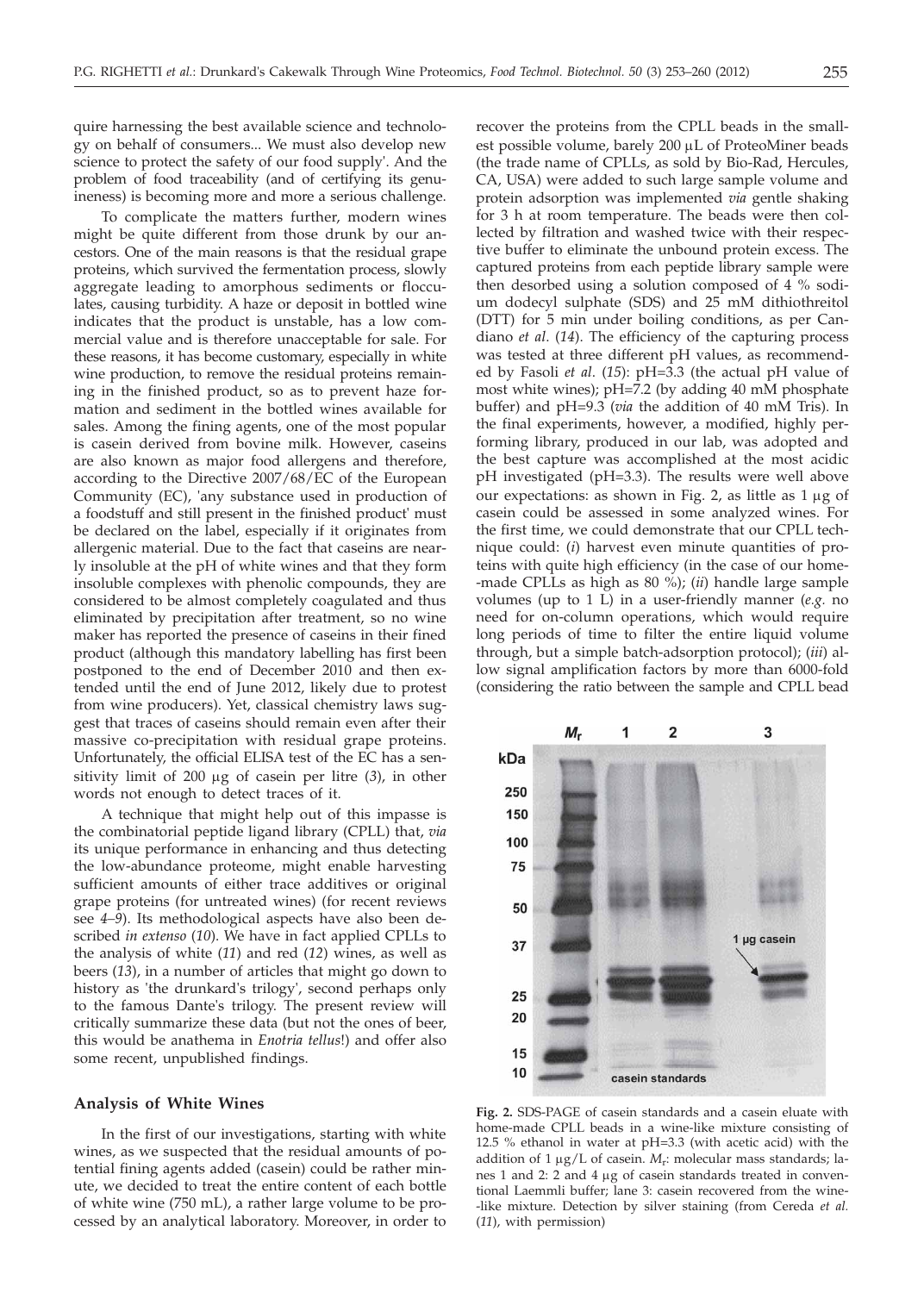volumes, and taking into account the efficiency of the process, as well as the small elution volume, 100 mL), *i.e.* somewhere in between 3 to 4 orders of magnitude (*11*).

## **White Wines: The Debate Continues**

The major result of the above investigation was that we were able to prove that the CPLL technique had a sensitivity 200 times higher than the current ELISA test, a non-negligible accomplishment. But there was more to it. Just as our paper (*11*) appeared at the web site of *Journal of Proteomics*, another one was posted at the web site of *Journal of Chromatography A* (*16*): in this latter paper, the authors stated 'when fined wine samples were considered, the lowest added concentration for which the peptide marker could be detected was  $50 \mu g/mL$  (the peptide marker referring to casein digests, as identified by mass spectrometry). Now, if we are not mistaken, this means that our CPLL treatment for harvesting and detecting minute traces of caseins in white wines (as well in red wines, as discussed below) has a sensitivity 50 000 times better than the mass spectrometry (MS) method of Monaci *et al*. (*16*) (it goes without saying that we too identified the captured caseins *via* MS). These authors, actually, continued in their search of traces of caseins in white wines and reported yet another method for tracing residual milk allergens, this time based on the use of a single-stage LTQ Orbitrap (Thermo Fisher Scientific, Prague, Czech Republic) MS instrument (*17*). Yet, the improvement in detectability was not spectacular, in their own words: 'minimum detectable added caseinate concentrations, *i.e.* those corresponding to response with signal to noise ratio *S*/*N*=3, were estimated between 39 and  $51 \mu g/mL'$ . What is also disturbing, in their data, is that they can only find caseins which they add to wines, whereas we go shopping in supermarkets and analyse wines as we take them from the shelves, *i.e.* as commercialized by wine makers, without any prior knowledge on how such wines had been treated. There was a further evolution on this topic. Recently, Palmisano *et al*. (*18*) published an extensive investigation on grape proteins present in white Chardonnay. They adopted a multiplexed glycopeptide enrichment strategy in combination with tandem mass spectrometry in order to analyze the glycoproteome of this brand of white wine, thus identifying a total of 28 glycoproteins and 44 glycosylation sites. The identified glycoproteins were of grape and yeast origin. In particular, several glycoproteins derived from the grape, like invertase and pathogenesis-related (PR) proteins, and from the yeast were found after the vinification process. Bioinformatic analysis revealed sequence similarity between the identified grape glycoproteins and known plant allergens. This paper made headlines in the lay press, which placed a strong accent on the well known fact that about 7 % of the world wine drinkers lamented disturbances after sipping white wine, no doubt, concluding, thanks to these newly-found glycoprotein allergens. We were surprised in a way by this report, since, in our hands, all the white wines that we had investigated contained only traces of bovine casein, due to the well-known fining protocols adopted in the vast majority of vineyards around the world (although also other protocols are adopted, such as adsorption of grape pro-

teins *via* bentonite treatment). After reading their manuscript carefully, we found out that this Chardonnay had been produced in the village of Turi (Puglia, Italy) by a local wine maker who had had strict orders not to treat the produced wine with any fining agent. In fact, all analyses were carried out within one month from the wine production to avoid any protein loss. It just so happened that one of the co-authors has a small wine production farm in the Veneto Region (outside Verona), so we set apart a few bottles of Recioto wine (a dessert wine made from partly dehydrated grapes left for longer periods on the plants) and of Garganega wine, a white table wine produced from the same grapes picked at ripening. Both types of wine were not treated with any fining agent and were also left to age in the bottle for just one month. The Recioto bottles were subjected to the same CPLL treatments illustrated in section Analysis of White Wines, with an additional capture at very acidic pH values (pH=2.2) in the presence of 0.1 % TFA (trifluoroacetic acid) as an ion-pairing agent, so as to mimic reversed-phase (RP) adsorption (here, of course, we used a special home-made library acting on the RP principle). The results are shown in Fig. 3: *via* CPLL treatment we can capture a large body of proteins at all pH values, spanning from approx. 10 up to 75 kDa, all of them in equilibrium with the sediment, which had been collected by centrifugation and dissolved directly in boiling Laemmli buffer. Additionally, it can be appreciated that the capture at pH=2.2 under RP conditions harvested a much higher quantity of proteins (at least three times as much as assessed by densitometry of the Coomassie- -stained bands) and enriched particularly two bands at around 25–30 kDa, seen only as faint zones in all other SDS-PAGE tracks. All lanes were sectioned into 10 segments (from cathode to anode), protein digested and subjected to LTQ-XL linear ion trap mass spectrometry analysis. We could identify more than 100 grape proteins, a bountiful harvest never before reported in any investigation, once more proving the power of the CPLL technology (*19*). This might suggest that if one could obtain bottles of untreated wine, one could type them (especially the *grand crus*, *i.e.* prestigious, expensive wines) in order to protect them from fraudulent imitations. However, this 'proteomic signature' (proteotyping) might not be quite realistic, considering the following Italian scenario: (*i*) 350 DOC (denominazione di origine controllata, *i.e*. controlled designation of origin) wines, >35 DOCGs (denominazione di origine controllata e garantita, *i.e*. controlled designation of origin guaranteed), >120 IGTs (indicazione geografica tipica, *i.e.* typical geographical indication); (*ii*) there are in excess of hundred grape varieties in regular use and hundreds more in limited use; (*iii*) ampelographers talk about undiscovered treasures (biodiversity) that lurk in historic Italian vineyards.

# **Analysis of Red Wines**

The next logical step was to extend our investigation to red wines, here too either to detect traces of fining agents or the entire grape-proteomic asset in non- -treated samples. Knowing the Italian market, in reality we expected to find only traces of fining agents, which, in the case of red wines, should have been ovalbumin or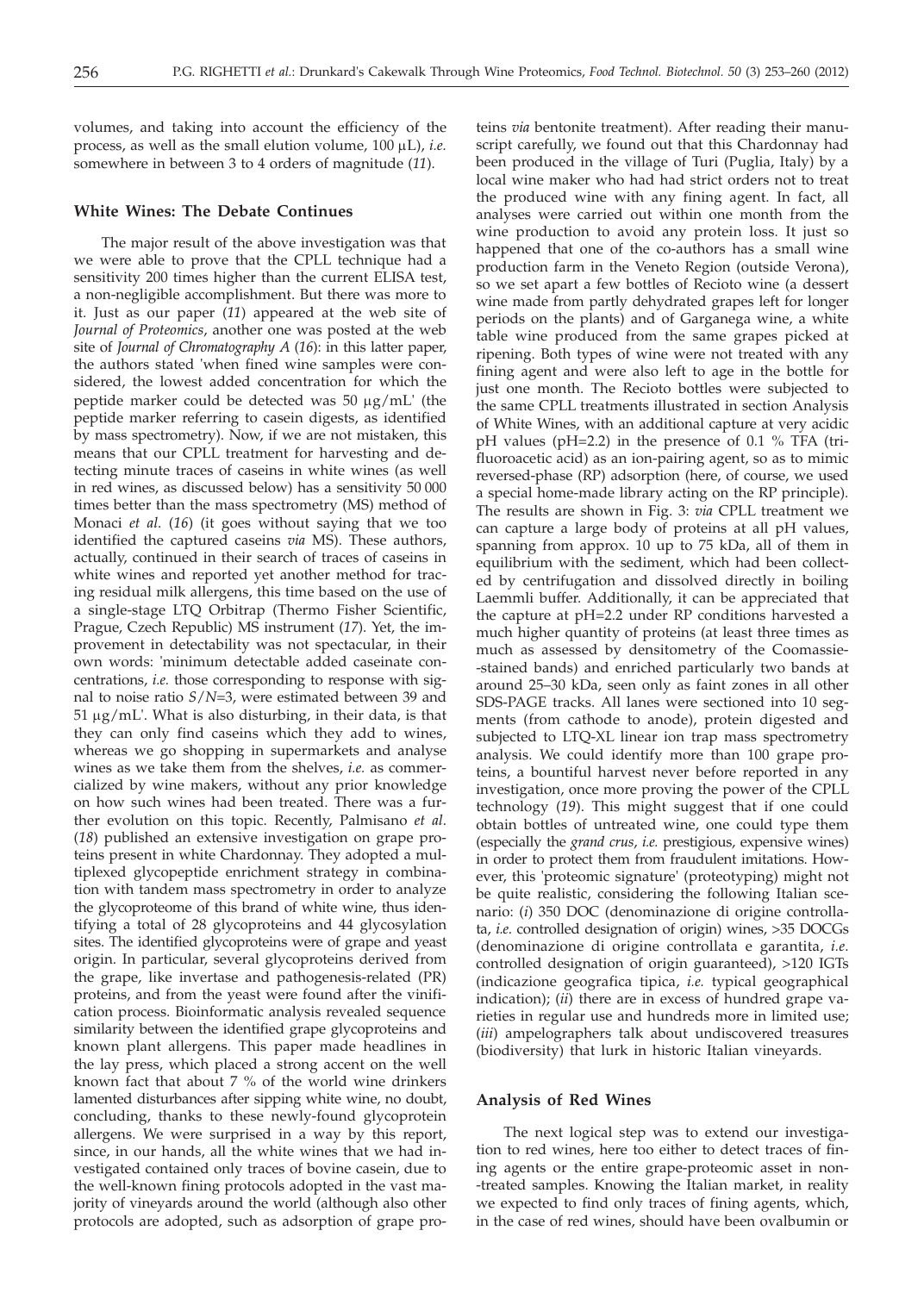

**Fig. 3.** SDS-PAGE profiling of Recioto wine (Garganega grapes). C: control, untreated wine; 3.8, 7.0 and 9.3: eluates of sequential captures of 750 mL of Recioto at pH=3.8, 7.0 and 9.3, respectively; 2.2: eluate of a special capture performed with homemade beads in 0.1 % TFA under reversed-phase adsorption conditions; P: precipitate dissolved directly in Laemmli buffer; *M*r: molecular mass markers. Staining with micellar Coomassie Brilliant Blue (Fasoli *et al.*, unpublished)

entire egg white, since this was the customary treatment officially reported. We analyzed mostly Valpolicella from different producers around Chiari, in province of Brescia, and in Verona (all of them 2009 vintage), as well as aged (2006 vintage) Chianti from Tuscany. Here we had the first big surprise: all the red wines we analyzed did not contain traces of egg albumins but again of bovine caseins (12), especially  $\alpha$ - and  $\kappa$ -caseins, with essentially no residual grape proteins, except for traces of thaumatin fragments. And then came the second big surprise: our data point out that adverse events must have happened in Northern Italy during the 2009 grape harvest, since most of the analyzed bottles of Valpolicella contained (albeit in traces) abnormal amounts of proteins originating from fungal infection, such as from *Botryotinia fuckeliana*, *Sclerotinia sclerotiorum* or *Aspergillus aculeatus*. This seems to be quite unusual and has not been reported, to our knowledge, by any other paper on wine proteomics (*3*,*20*), except by Cilindre *et al*. (*21*), with the proviso, though, that they infected their grapes on purpose with *B. fuckeliana*, just to see how the infection would affect the residual wine proteins. There is more on the analysis of red wines: recently, Tolin *et al*. (*22*) reported the finding of egg white proteins in red wines treated with this fining agent. According to these authors their gel-free MS method 'detects residual egg white proteins in red wines with high sensitivity'. However, it is not at all clear what this 'high sensitivity' is, since they state 'this allowed the detection of egg proteins in red wines fined down to 5 g/hL of commercial egg white preparation and also in the commercial red wine'. Now, if this amount were the residual amount left in red wine after treatment, this would mean a detection sensitivity of only  $50 \mu g/mL$ , which cannot be taken seriously (in fact not any better than that reported by Monaci *et al.* (*16,17*) in detecting caseins in white wines)! Had we been able to find commercial red wine preparations fined with egg white, we have no doubt that, just as we reached a lower detection limit of a few micrograms per litre (*i.e*. ng/mL, in the region of low- to very-low abundance proteins sorely missed in the analysis of sera in search of disease biomarkers) for caseins, we would have had a similar sensitivity also in the case of egg white proteins.

# **A Possible Mechanism of Protein Survival in Beverages**

What could be the possible mechanism for protein survival in alcoholic and nonalcoholic beverages? Perhaps a general survival mechanism begins to emerge, namely the fact that most likely the proteins that remain in a solution after the industrial processing are either small-size species or high-molecular-mass components, which have been degraded to smaller fragments possibly by proteases acting during the fermentation/industrial manipulations. A case in point is represented by our recent findings on the proteome of coconut milk (*23*), in which one of the major components detected is the 7S globulin. This macromolecule is a storage protein present in essentially all seeds. It has a theoretical  $M_r$  of 67 008 Da, yet we found it as one of the three major bands centred at 15–25 kDa in the SDS-PAGE profile of Fig. 3 (*23*). This means that this protein is not recovered intact but, either during homogenization of the coconut flesh or during the industrial processing, due to protease activation, it is cut into fairly large fragments. This seems to occur also for the other high-abundance proteins found in coconut milk, namely glutelin, which has a theoretical *M*<sup>r</sup> of 42 811 Da but is also found in the same 15–25 kDa region. Interestingly, this could be a major event occur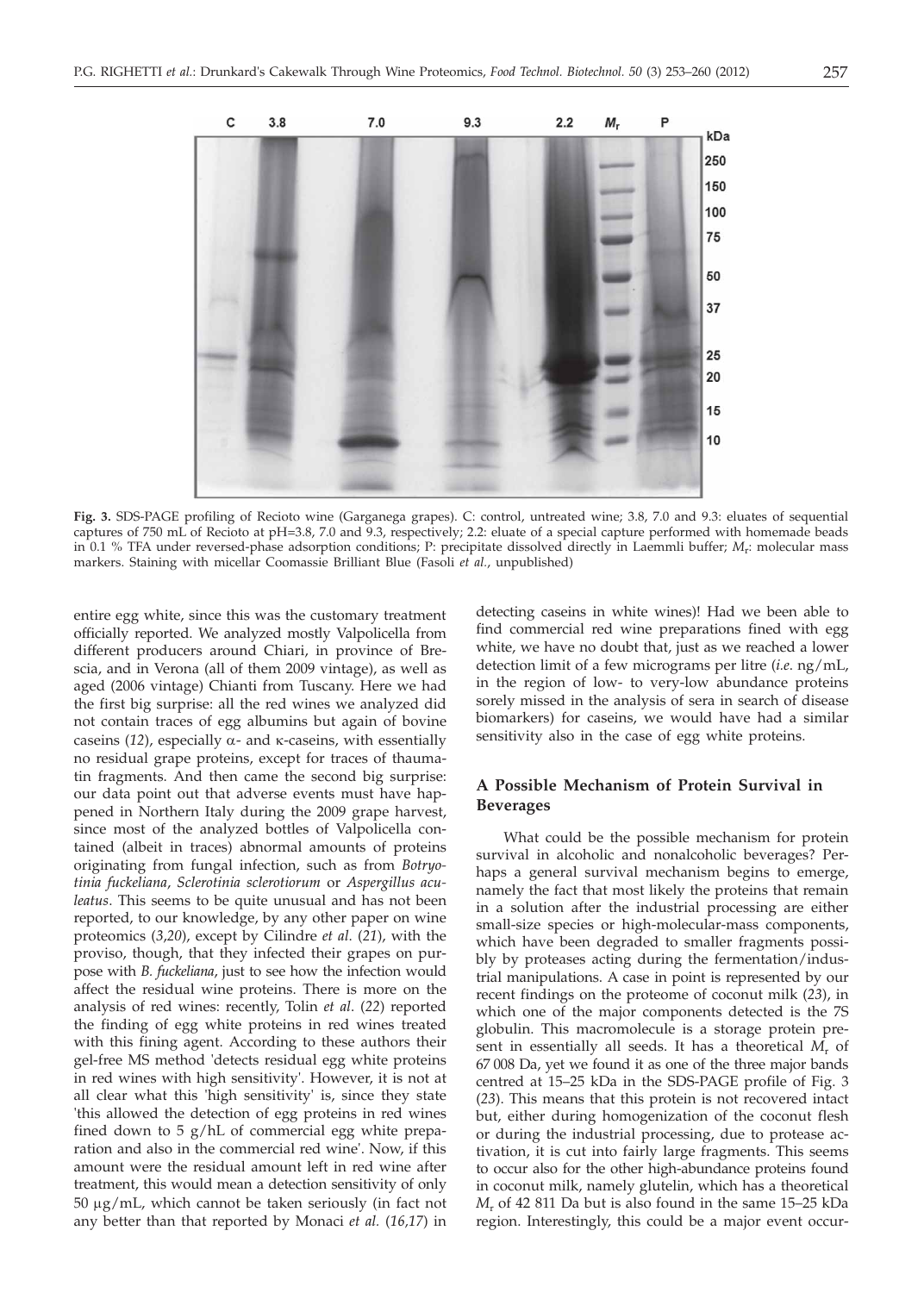ring in general in the preparation of these beverages. Another example is represented by prunin, which is the major storage globulin of almonds. It is 551 amino acids in length, corresponding to a molecular mass of 63 321 Da. It is the major band we find in almond milk, yet it is not found in the SDS-PAGE in a zone corresponding to the intact  $M_{r}$ , but rather in a zone of approx. 20–25 kDa, suggesting that it is also broken down into large fragments (*24*). In a third instance, another high-abundance protein detected in the Recioto wine, the 'whole genome shotgun sequence of line PN40024, scaffold\_22.assembly-12x', with a theoretical *M*<sup>r</sup> of 60 746 Da, has also been found in the SDS-PAGE gel at around 20 kDa, here too suggesting a degradation product (*19*). An additional interesting observation comes from the Recioto wine proteome (*19*): out of 106 unique gene products found, the vast majority are low-molecular-mass proteins, ranging from 10 to 35 kDa. It would thus appear that, in addition to the presence of fragments of high-molecular- -mass proteins, the proteins that survive the treatment of these beverages (fermentation, *etc*.) are mostly low- -molecular-mass species, the high-molecular-mass ones being either present as fragments or simply precipitated out of the solution in the industrial processing (however, it must be stated that, in the case of 7S globulin and glutelin, small amounts were also detected in the SDS- -PAGE gel at the correct *M*<sup>r</sup> , suggesting a coexistence among degraded and undegraded forms, although the undegraded species represented <5 % of the total) (*23*). The same seems to apply to the proteome of beer: out of 22 unique gene products that we detected, 19 had *M*<sup>r</sup> values ranging from 10 to 33 kDa and only three proteins (two serpins and barwin) had *M*<sup>r</sup> of 43 000 Da (*13*). This degradation phenomenon is even more apparent when running two-dimensional (2D) maps. Again, in

the case of the beer proteome, Imure *et al*. (*25*) found no less than 31 spots of lipid transfer protein 1, ranging in size from 10 to 16 kDa and 16 spots of Z-type serpin in the  $M_r$  interval 30 to 43 kDa. In the case of the champagne proteome, Cilindre *et al*. (*21*), here too *via* 2D mapping, found no less than 16 spots of vacuolar invertase-1 ranging in size from 20 up to 75 kDa (the latter being the native *M<sub>r</sub>*), the native, undegraded form representing <5 % (see Fig. 4). These data were obtained without the use of CPLLs. When using such libraries, in a recombinant human albumin preparation, Fortis *et al*. (*26*) detected 21 albumin spots, ranging in size from 8 to 71 kDa (the latter representing the  $\tilde{M_r}$  of the native form), in addition, of course, to host (*Pichia pastoris*) proteins not declared by the producers, who had also failed to report the presence of albumin degradation products!

# **Discussion**

Some important data emerge from our results of wine analyses: to start with, it is now clear that trace proteins can be detected, even down to a very low limit of barely  $1 \mu g/L$  of protein (something that at present seems to materialize only *via* CPLL capture). A second, most important aspect of our research is the introduction of a fourth pH value for capturing proteomes with CPLLs: namely pH=2.2. This *per se* would not be of interest, since it is clear that, in addition to modulating the capture by selecting three pH values (acidic, neutral and basic) one could envision a series of captures at 1-pH unit increments to further modulate it. This however would not make much sense, since it would greatly add to the experimental burden without most probably bringing any discovery of new species. But the fourth pH value here adopted (pH=2.2) has a special valence in



**Fig. 4.** Two-dimensional maps of control (left) and treated (with *Botryotinia fuckeliana,* right panel) champagne. The squares and circles identify the major spots of invertase-1 (GIN1), while the lines underneath (delimited by numbers) give the amino acid sequences of the fragments of detected invertase. It can be seen that only a small percentage is found at the native *M*<sup>r</sup> value (line and circles marked with VB1), whereas the vast majority is seen as degraded fragments (courtesy of Dr C. Cilindre, University of Reims, France, modified from *21*)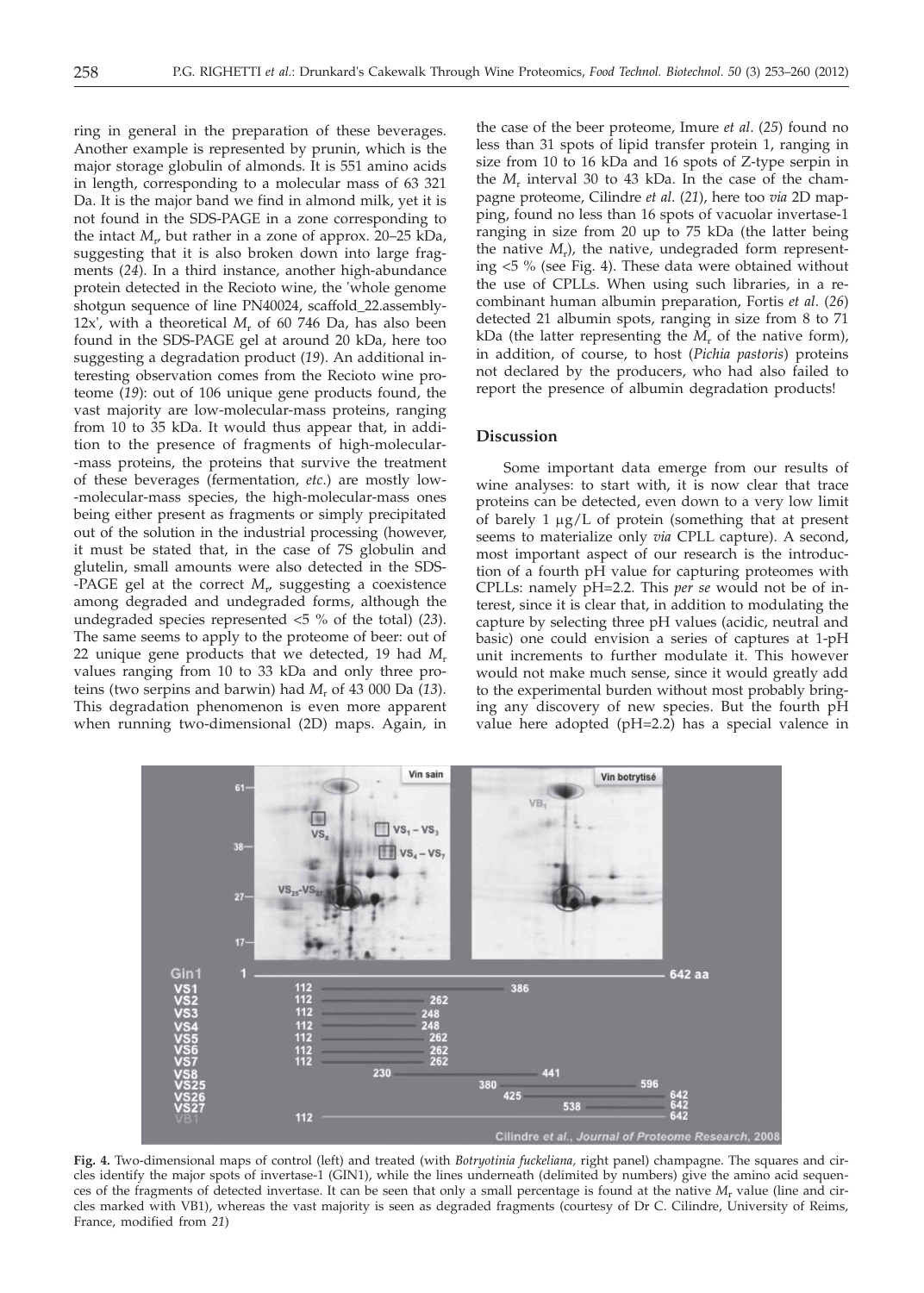that it is introduced in order to force a capture *via* reversed-phase mechanisms, *i.e.* maximizing hydrophobic interactions on a strongly hydrophobic surface. According to the data presented here (Fig. 3), it appears that such a capture might be the best to harvest trace proteins with unique efficiency (we have applied it too to nonalcoholic beverages and we can confirm that this is a general mechanism). The above data strongly suggest that a new, powerful technique is emerging, namely the CPLL methodology, which has found now wide applications especially in biomarker discovery in biological fluids. The results we obtained when exploring the human red blood cell proteome (*27*) and cerebrospinal fluid (*28*) were simply spectacular. And this notwithstanding the three-pronged attack that came recently from three German scientists against this methodology. Basically, one of them stated that CPLLs could not discover any low-abundance proteins in sera, but only medium to high-abundance ones (*29*); the other put forward the notion that CPLLs (which act on bioaffinity recognition) are not any different from  $C_{18}$  resins (acting on the principle of affinity for…petrol!) (*30*); the third group, finally, stated that modern MS instrumentation is powerful enough to allow discovery of low-abundance species even in the overwhelming presence of very high-abundance ones, negating any need for CPLL treatments (*31*). Without entering into the merits of such extravaganzas, we refer the readers to recent publications dismantling such absurdities and setting the record straight (*32*,*33*).

### **Conclusions**

Protein traces are clearly present in most if not all wines. They are derived not only from grape, but also from the fermentation process involving yeasts and bacteria. To improve the stability of wines over time, the use of additives is becoming a general rule even if there is the obligation to remove traces of additives at the end of the process (see Table 3; *3,11,12,16–22,34*). Unfortunately, among additives there are proteins from egg white and from milk, both sources of potential allergens. Most of the wines, analyzed by using very sensitive approaches and especially associated with enrichment tools such as CPLL, showed the presence of foreign proteins,

encouraging further investigations of the low-abundance proteome.

For the good or the bad a lot remains to be discovered in wine proteomes. This will not be limited to the scientific knowledge, but also to the wine composition, age and possible 'adulteration'. The presence or absence of additives and the presence of pathological components from microorganisms generating for instance potential allergic reactions is another feature that cannot be neglected. The contribution of our laboratories with the help of tools capable to enhance the low-abundance protein species present is an important step in that direction. In spite of being probably one of the oldest prepared beverages, it is still dependent on a sort of more or less secret art of making while considered also one of the most fascinating drinks.

It seems that our papers on wines are one way or another intimately connected to *Carmina Burana:*

*Quid agatur in taberna, ubi nummus est pincerna…. Primo pro nummata vini, ex hac bibunt libertini…. Quarter pro Chistianis cunctis, quinquies pro fidelibus defunctis Sexies pro sosoribus vanis, septies pro militibus silvanis Octies pro fratibus perversis, nonies pro monachis dispersis…. Tam pro papa quam pro rege, bibunt omnes sine lege….*

To minimize your suffering with the above (pseudo) Latin verses, this time we will give you below the translation:

What happens in a tavern, where money buys a drink….

The first toast is for money to keep buying drinks, after that it is for libertines….

The fourth toast is for all Christians, the fifth one for all dead souls

The sixth toast is for all sinning nuns, the seventh for bandits in the forests

The eighth one for libertine friars, the ninth toast for friars lost (in sins)

Be it for Popes or for Kings, all of us drink incommensurably….

Table 3. Main published investigations on proteins present in wines

| Type of wine | Topic covered                                                                        | Proteins found/analyzed                                          | Year | Ref.    |
|--------------|--------------------------------------------------------------------------------------|------------------------------------------------------------------|------|---------|
| white        | quantitative immunostaining determination of<br>allergens in wine                    | casein, lysozyme                                                 | 2009 | (3,34)  |
| white        | low-abundance proteome detection in wine                                             | casein                                                           | 2010 | (11)    |
| red          | low-abundance proteome detection                                                     | casein, thaumatin, few fungal proteins                           | 2010 | (12)    |
| white        | detection of allergenic milk markers by<br>LC-ESI-MS/MS                              | $\alpha$ and $\beta$ casein                                      | 2010 | (16,17) |
| white        | glycoprotein profile from grape, additive and<br>yeast allergens                     | various glycoproteins from grape and yeast origin                | 2010 | (18)    |
| white        | proteome of untreated Recinoto wine                                                  | more than 100 gene products from grape and a<br>dozen from yeast | 2011 | (19)    |
|              | red and white comparison of protein content by LC-MS/MS                              | 12 grape and 6 yeast proteins, LTP                               | 2009 | (20)    |
| white        | comparison of proteomes of Champagne from<br>healthy and botrytized grapes           | pectinolytic enzymes, invertase, PR proteins                     | 2008 | (21)    |
|              | red and white search of egg white proteins by immunochemical<br>methods and LC-MS/MS | ovalbumin, ovotransferrin, lysozyme, ovomucin<br>and few others  | 2012 | (22)    |